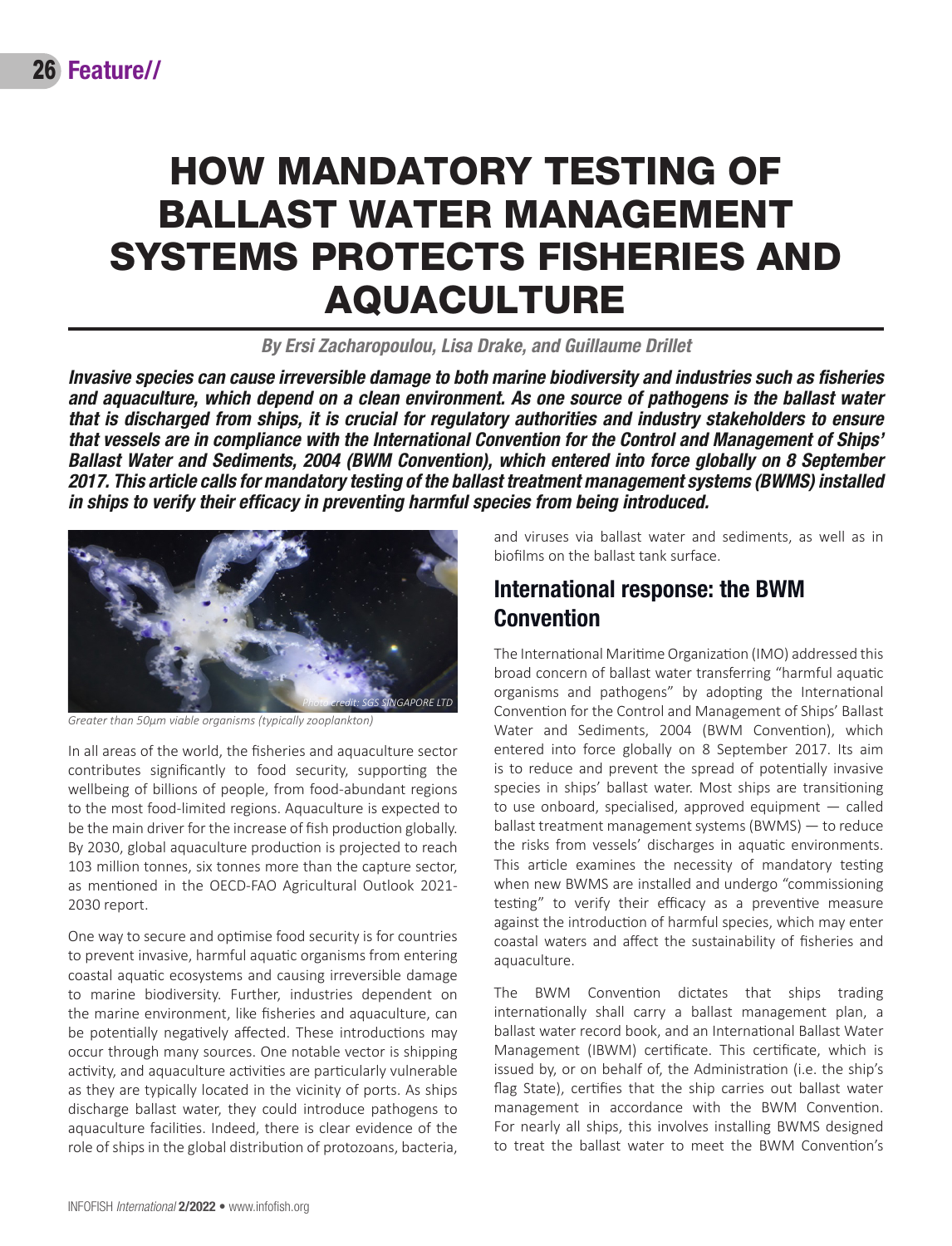discharge criteria (outlined in regulation D-2, also known as the D-2 standard). The D-2 standard specifies that ships must discharge ballast water with a very low concentration of living organisms, thereby reducing the transfer of potentially invasive species. The criteria in the D-2 standard are:

- • <10 viable organisms per cubic metre which are ≥50 µm in minimum dimension (typically zooplankton);
- • <10 viable organisms per millilitre which are ≥10 µm and <50 µm in minimum dimension (typically phytoplankton);
- Less than 1 colony-forming unit (cfu) per 100 millilitres of toxicogenic *Vibrio cholerae;*
- Less than 250 cfu per 100 millilitres of Escherichia *coli;* and
- Less than 100 cfu per 100 millilitres of Intestinal *Enterococci.*



*The D-2 standard seeks to limit, as far as possible, the release of invasive species along with ballast water*

Commissioning testing is the process to verify that a BMWS' installation is correct. It is logical that after a BWMS is installed at a shipyard, it should be tested as a whole to validate that the system is operating as intended and according to its type approval requirements. By also conducting biological efficacy testing, the D-2 standard of the BWM Convention can be verified as having been met at that time. Thus, effective management of the discharge is confirmed, and a level of protection is provided to marine biodiversity and marine economies.

As more BWMS are installed and commissioning testing proceeds worldwide, the observations and results from commissioning and compliance testing events conducted by approved service providers will be studied thoroughly by the IMO during the "Experience Building Phase" of the BWM Convention. These results will be used to inform rules for future mandatory testing. This will reduce the risk of unmanaged ballast water having economic impacts (e.g., reduced food safety, unemployment).

# BWMS commissioning testing becomes mandatory this June

During the recent virtual 77<sup>th</sup> Meeting of the IMO's Marine Environment Protection Committee (MEPC) held from 22-26 November 2021, matters related to the BWM Convention were considered. The MEPC approved a "unified interpretation"

of the date to implement mandatory commissioning testing of BWMS in accordance with resolution MEPC.325(75); in other words, BWMS commissioning testing will be mandatory after 1 June 2022. Currently, some flag States (e.g., Australia, Canada, Croatia, Cyprus, France, Greece, India, Singapore, and Tuvalu) are already requiring mandatory testing. Other flag States have declared that commissioning testing is strongly recommended until 1 June 2022.

For the flag States that have not yet implemented mandatory commissioning testing—in advance of it being required by the BWM Convention—doing so would be an important decision, as it would reduce risks to marine environments as well as blue enonomies, including fisheries and aquaculture. Note that some clarifications by the IMO are expected in the future concerning the commissioning testing of BWMS that were installed before 1 June 2022; a good approach would allow testing to remain optional or at the discretion of the Administration. In this way, older BWMS installations, when there was limited or lack of experience at shipyards, could be tested and corrected as appropriate.

MEPC 77 also commented on developments regarding the BWM Convention's Experience Building Phase. The IMO urges port States, flag States and other stakeholders to collect and submit data to the ballast water experience-building phase. In November 2021, it was noted that data are now available from 35 Member States and seven other stakeholders, corresponding to approximately 15 000 ships (approximately 60 000 ships in the global fleet are expected to install BWMS). This data are being analysed by the World Maritime University, and a full report will be submitted to MEPC 78, which will be held on 6 -10 June 2022. All of these events are strong drivers in the protection of the marine environment, including fisheries and aquaculture development.

# Experience gained from commissioning testing data

SGS Marine Field Services & Monitoring, as an approved service provider by most Classification Societies, has conducted 660 BWMS commissioning tests as of January 2022. Of these BWMS, some were tested on a single ship (multiple BWMS installed), and some were tested multiple times (e.g. re-tested after a failure).

SGS marine teams have carried out commissioning testing on BWMS from 29 manufacturers in 26 countries worldwide, representing in-line and in-tank treatment. As is reflective of the industry, the BWMS tested typically consisted of a filtration step followed by physical (e.g. ultraviolet) or chemical (e.g. chlorination and ozonation) disinfection. Given the location of the bulk of the world's shipyards, it is not surprising that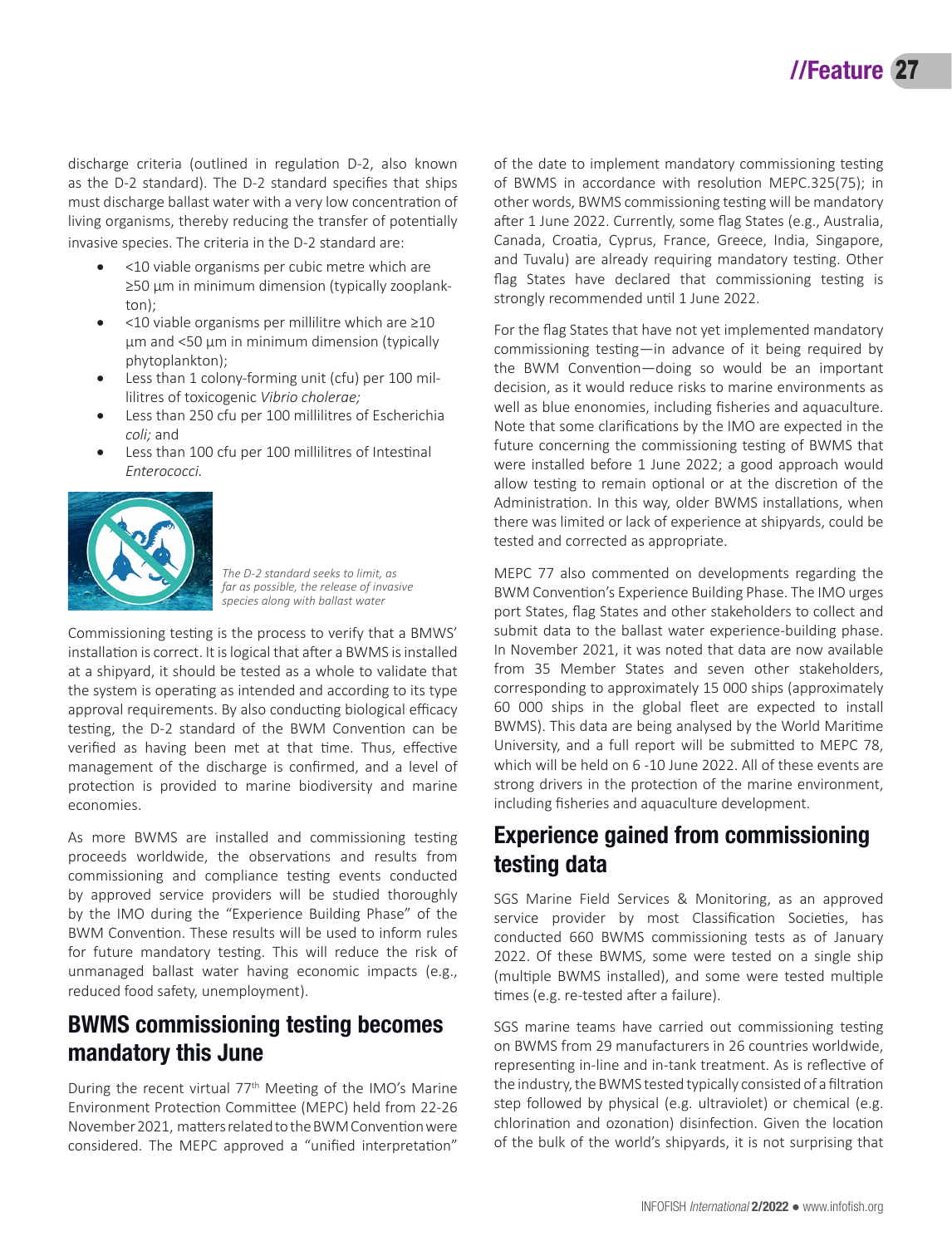# 28 Feature//

most of the commissioning testing so far has occurred in Asia: China (48%), Singapore (19%), and S. Korea (18%) (Figure 1).

*Figure 1: Locations of commissioning tests*



occurred were mainly flagged under Singapore (48%), Panama (14%), Cyprus (10%), Bahamas (7%), Liberia (5%), and Greece  $(4%)$  (Figure 2). It is expected that more flag States will make the commissioning test mandatory before 1 June 2022, when it will be required according to the BWM Accordingly, the ships on which the commissioning tests Convention, as mentioned previously. **Figure 2: Flag States of the ships tested**

*Figure 2: Flag States of the ships tested*



# **Sampling and analysis**

For the purpose of commissioning testing, a volume of  $3m<sup>3</sup>$ is filtered to determine the concentration of organisms in the ≥50 µm size class, and a sample volume of 10 L (sampled continuously) is collected for organisms in the  $\geq 10$  µm and <50 µm size class and the group of indicator microbes. Sampling is implemented through a validated portable Ballast Water Sampler following the IMO G2 Guidelines. In some cases, because the sampling probe installed onboard may be small and/or because operational situations limit the volume of treated water that may be discharged, the volume of the sample for the  $\geq$ 50 µm size class may sometimes be lower than 3 m<sup>3</sup>. Regardless, it is always at least  $1 \text{ m}^3$ .

Two types of analysis may be conducted: "indicative" analysis (a rapid assessment, typically done onboard the ship) and "detailed" analysis (more in-depth, typically completed in a laboratory). To determine the concentration of organisms in all three size classes using indicative analysis, the concentration of adenosine triphosphate (ATP) is measured in the samples. Next, the concentration of ATP is correlated to the concentration of viable organisms. For detailed analysis of organisms in the ≥50 µm size class, the collected organisms are counted using a stereomicroscope in a Bogorov counting chamber.

Notably, because the results of detailed analyses prevail over those of indicative analyses, most clients would agree that detailed analyses should be carried out in cases where indicative analyses show a likelihood of non-compliance. In 81% of the tests, the analyses were stopped after the indicative analyses, and in 16% of the tests, additional detailed analyses were carried out after the indicative tests showed likely non-compliance, and 3% of tests were conducted only using detailed analysis (Figure 3).

#### *Figure 3: Analysis approaches*



When both indicative and detailed analyses were completed, in 76% of the cases, the detailed analyses provided data to refute the results from indicative testing, therefore demonstrating the ship's compliance with the discharge standard. This result clearly indicates the great value in considering detailed analyses in commissioning testing even if it is used as a secondary testing approach—to ensure that the owner does not have to carry out a second, separate sampling event.

Overall, combining all testing approaches, 13% of the installations did not meet the D-2 performance standard of the BWM Convention. Failures were overwhelmingly found in the largest size class of organisms (≥50 µm). In many respects, the resistance of the larger organisms to treatment is not